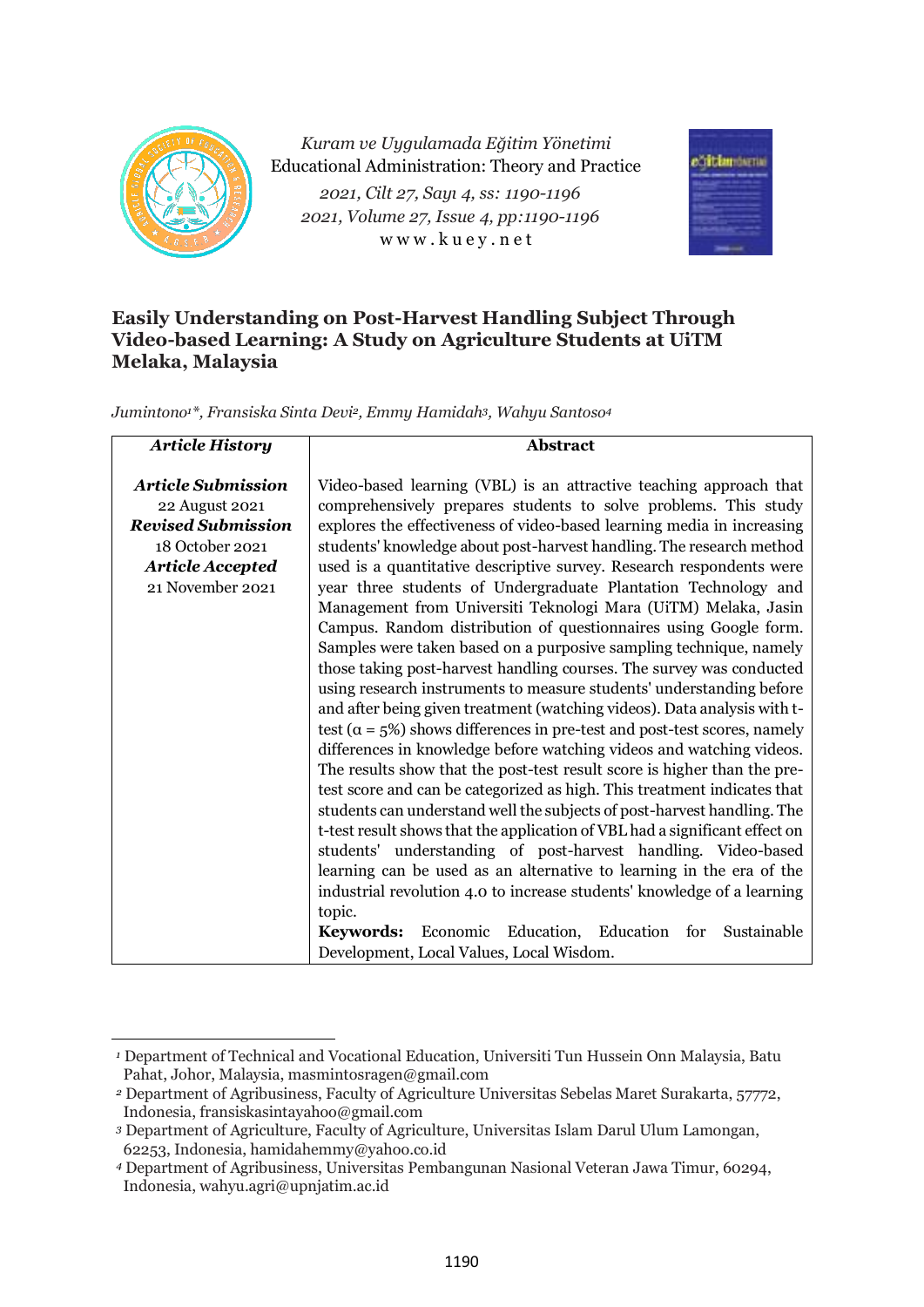#### **1. Introduction**

The successful implementation of Education 4.0 would not be achieved without developing information technologies in education [1]. The aims of Education 4.0 are aligned with the requirement or demand of Industrial Revolution 4.0. Demands are still possible in the real world. Continuous technological advances are made by considering the world's basic principles through observation and action [2]. Learning by utilizing technology does not cause obstacles for students. Students can get any information and anywhere by using technology. Modern technology now supports teaching and learning [3]. According to [4], the development of media and technology in education can improve the teaching and learning process quality, connect students' prior knowledge to learning objectives, and increase students' creativity. Education 4.0 can significantly improve humankind's quality of learning, resulting from ICT development throughout the year [5].

Technological developments have influenced the teaching and learning process in schools. These changes are the effect of the revolution of the internet [6]. The internet's existence makes it easy to find information because it functions as a virtual library in various types of information [7]. Video-based learning is one of the best ways of teaching. Learning advantages of video-based learning can trigger people to think according to knowledge, reduce conventional teaching types, such as paper costs, and allow access through several devices at once. Video-based learning (VBL) is also an exciting teaching approach that can be used by lecturers as VBL tools have been increasingly developed recently [8]. VBL is a dynamic and powerful approach to enhance learning outcomes and students' satisfaction [9]. Many higher education institutions and companies implement VBL as a learning medium to intensify the learning process [10]. In the twenty-first century, digital media technology is the development of a massive moving image or video as a visual aid [11]. With the rapid growth of technology, students are eager to used technology devices for learning.

Applied to learn such as science consists of facts and figures, legal formulation, problemsolving, understanding of basic scientific principles of concepts, and observed concepts and phenomena [12]. Therefore, an appropriate teaching approach should be used by the lecturer in providing the students with a better understanding. Post-harvest handling is one of the branches of agricultural science. Post-harvest technology relies on many relevant disciplines, such as plant biology, engineering, agricultural economics, food processing, food safety, and environmental conservation [13]. Visual explanations can show a complex system's parts and processes directly and quickly understood [14].

Many factors influence fresh post-harvest produce. Typical post-harvest handling is designed to maintain quality, such as temperature, relative humidity, storage under a controlled atmosphere (CA) or modified packaging atmosphere (MAP), and processing at phytochemical content [15].

One of the most critical aspects is understanding the basic concepts and principles in the field. A comprehensive understanding is essential for preparing students to solve problems in the form of problem-solving exercises. The facts, principles, and concepts should be memorized. However, students are often unable to relate these words to real situations, which means teaching is never done. This study aims to see the effectiveness of video-based learning media in increasing students' knowledge about post-harvest handling.

#### **2. Materials and Methods**

In this study, a quantitative descriptive survey used 21 number of the sample taken among 5thsemester student of Bachelor Science in Plantation Technology & Management from UiTM Melaka, Jasin Campus. In this study, the sample was selected based on the purposive sampling technique [16]. This sample was chosen for this study because they take this subject during year 3. An instrument that has been used in this study is a 5-point Likert-scale.

| Scale | Strongly<br>Disagree | Disagree | Neutral | Agree | Strongly<br>Agree |  |
|-------|----------------------|----------|---------|-------|-------------------|--|
| Score |                      |          |         |       |                   |  |

Table 1. Scale Likert for Instrument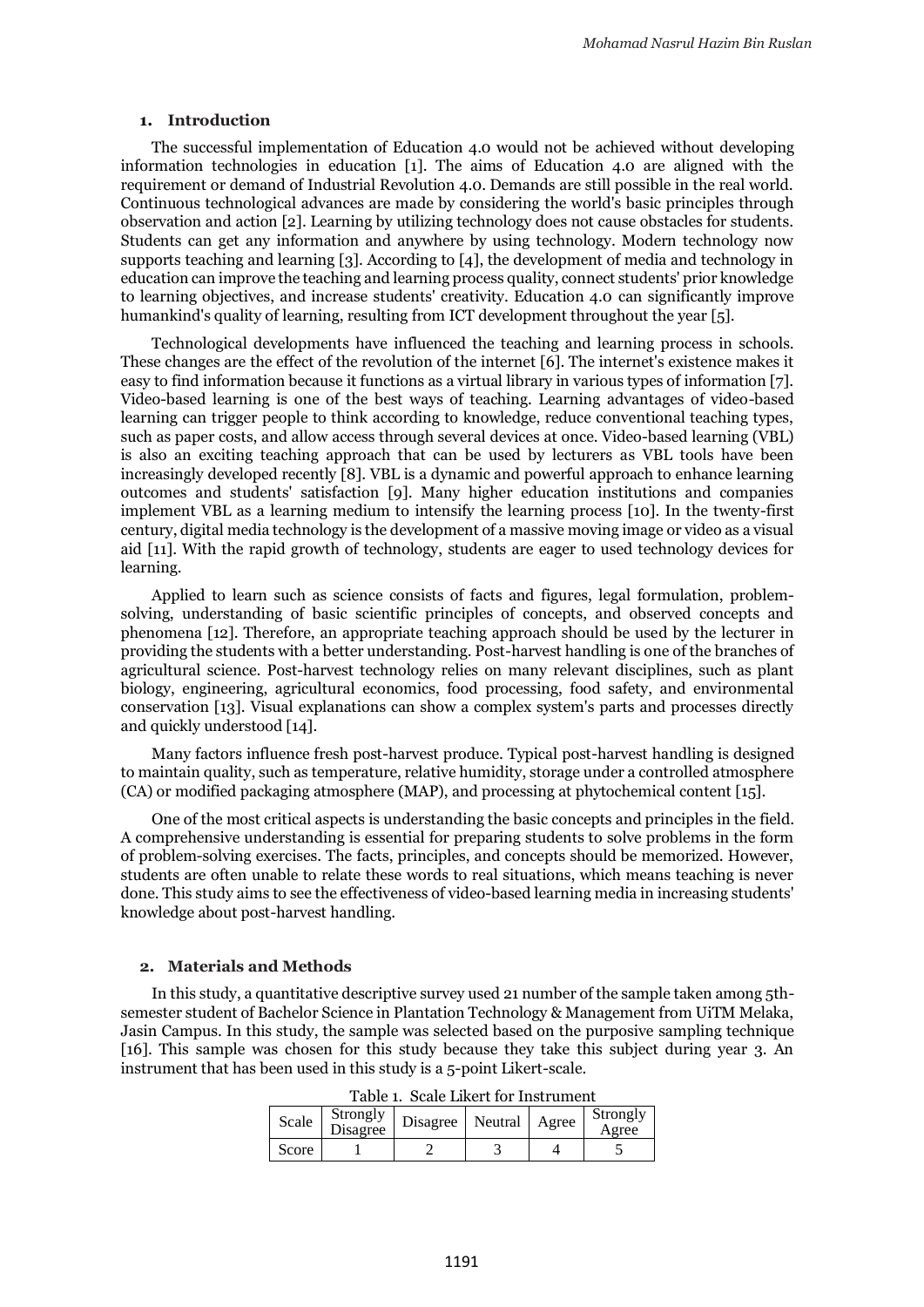Easily Understanding on Post-Harvest Handling Subject Through Video-based Learning: A Study on Agriculture Students at UiTM Melaka, Malaysia

The distribution of the questionnaire is by using Google Form. The type of distribution is random distribution. The questionnaire is divided into two-part, which is demography, and consisted of 6 questions. There are pre-test and posttest involved in this study [17]. The data were then analyzed using the t-test ( $\alpha = 5\%$ ) to compare the mean between the two independent groups [18], before and after being given treatment; in this case, an educational video was given to students.

#### **3. Result and Discussion**

The result obtained from the questionnaire is divided into three-part, which is demography, pre-test, and post-test.

| rapic 2. Demography of Respondents |              |           |            |  |  |
|------------------------------------|--------------|-----------|------------|--|--|
| Item                               | Description  | Frequency | Percentage |  |  |
| Gender                             | Male         | 12        | 57.1 %     |  |  |
|                                    | Female       | 9         | 42.9%      |  |  |
|                                    | Total        | 21        | 100 %      |  |  |
| Age                                | 21 years old | 6         | 28.6%      |  |  |
|                                    | 22 years old | 9         | 42.9%      |  |  |
|                                    | 23 years old | 6         | 28.6%      |  |  |
|                                    | Total        | 21        | 100 %      |  |  |

Table 2. Demography of Respondents

Table 2 shows the respondent's gender, which consists of only two genders, male and female. The results showed that the number of male respondents was more than female respondents. The number of male respondents is 57.1%, while the number of female respondents is stood at 42.9%. This figure resulted from random sampling. Respondents were selected based on 5th-semester students of S1 Technology Science & Plantation Management at UiTM Melaka Jasin Campus aged 20-23. The total number of 21 years old is 28.6%, 22 years old is 42.9%, and 23 years old is 28.6%. This result aligns with the fact that 5th-semester students of Bachelor Science in Plantation Technology & Management from UiTM Melaka, Jasin Campus, age range from 20 to 23.

| N <sub>0</sub><br>Item | Description                                                           | <b>Mean Score</b> |       |  |
|------------------------|-----------------------------------------------------------------------|-------------------|-------|--|
|                        |                                                                       | <b>Before</b>     | After |  |
|                        | I understand the definition of post-<br>harvest handling              | 1.57              | 4.85  |  |
| $\overline{2}$         | I can outline the basic principles of<br>post-harvest handling        | 1.57              | 4.71  |  |
| 3                      | I understand when to handle post-<br>harvest handling                 | 1.28              | 4.71  |  |
| 4                      | I can state the purpose of post-<br>harvest handling                  | 1.42              | 5.00  |  |
| 5                      | I understand how to carry out post-<br>harvest handling theoretically | 1.42              | 4.42  |  |
| 6                      | Post-harvest handling is vital in<br>agriculture                      | 1.42              | 5.00  |  |
|                        | <b>Average Mean Score</b>                                             | 1.44              | 4.78  |  |

Table 3. The Mean Score of Pre-test and Post-test Answer's of Respondents

The pre-test results were taken before students watched the educational video. The post-test is taken when students watch the learning video. The questionnaire to analyze students' level of understanding can be seen, as shown in Table 3.

The total min average of pre-test data is 1.44. This score showed that the understanding level of students toward the Post-harvest Handling subject is at a low level. We can say that students cannot understand the basic principle of post-harvest handling, the benefits, and the importance of post-harvest handling. The item with the lowest min score is item no 3, "Do you know when to do post-harvest handling?". This question shows that students have a problem identifying when the exact time post-harvest handling activities have been done.

Results of the post-test show that the total min average is 4.78. A score that is higher than 3.8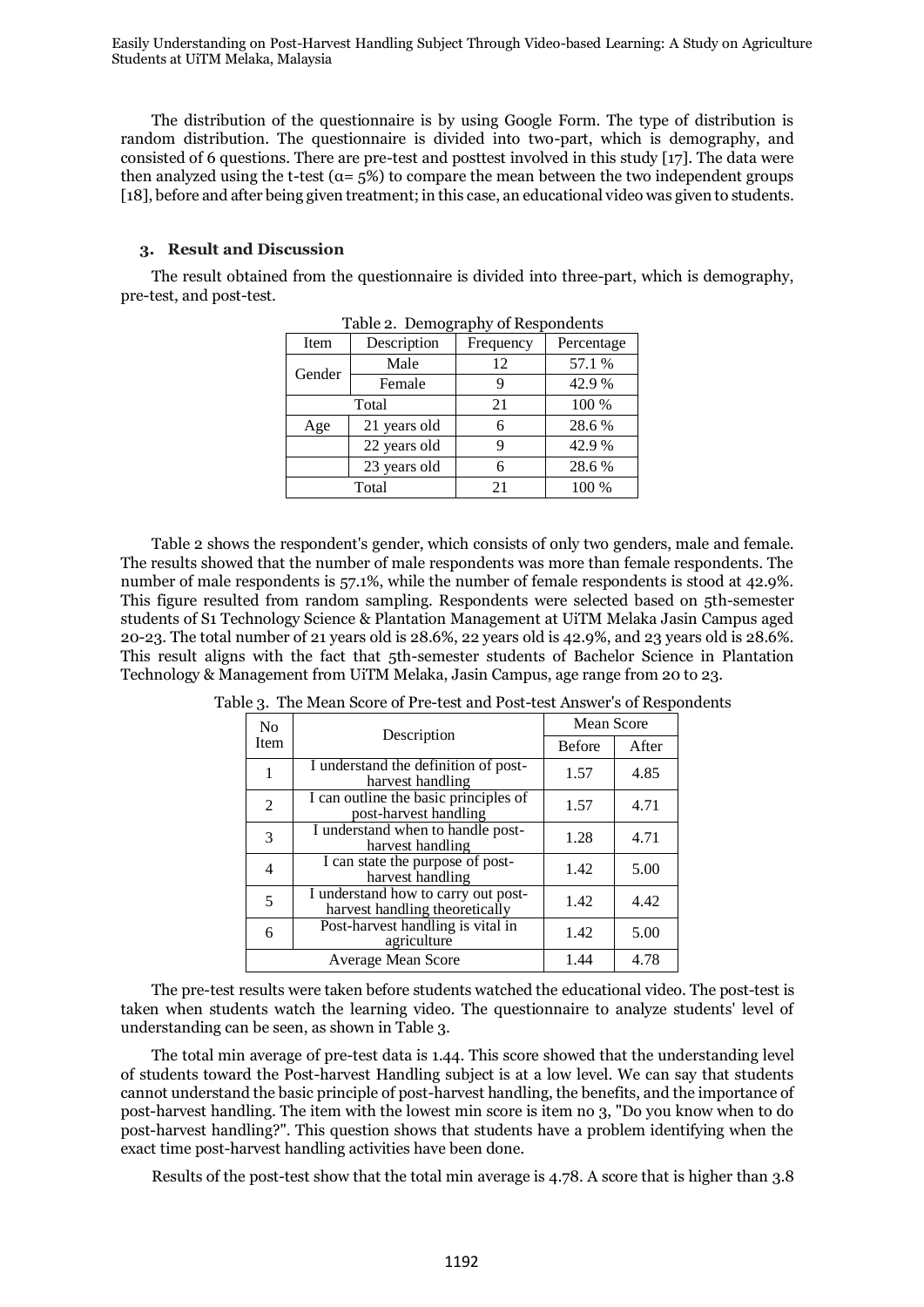is categorized at a high level. A high level indicates that students can understand well the subjects of post-harvest handling. This learning includes an understanding of post-harvest handling, basic principles, interests, and learning objectives. The post-test result shows that items number 4 and 6 have the highest min score, which is 5.00. This information explained that the students now can fully understand the purpose and the importance of post-harvest handling in any agriculture activities.

Table 4 shows a significant difference between the pre-test and post-test scores (sig. < 0.05). This information means a difference in students' level of knowledge after being given an educational video. This information is in line with previous research. The VBL method significantly affects student motivation and psychomotor abilities when viewed from the practicum score and practicum observation [19]. Students who undergo multimedia-based learning have higher scores when compared to ordinary learning [20]. The Pre-Test and Post-Test assess the acquisition of knowledge that students acquire [21]. Video-based learning can be a teacher's choice to reduce deficiencies in traditional classrooms [22].

VBL is a powerful approach used in education to improve learning outcomes [23]. Video-based learning has the advantage of consistently presenting the knowledge to students through videos [9]. Video-based learning is a rich and robust model for improving learning outcomes and student satisfaction [24]. The advancement of video technology in education is becoming increasingly acceptable to both students and teachers because it has various positive effects [25]. This study is also in line with [26], which illustrates that incorporating multimedia content can improve student learning achievement. Effective multimedia learning media can improve communication and retention of learning content and increase student attention and curiosity during learning [27]. Video-based learning strategies allow students to prove the concept of a material idea and can be an active alternative to learning in improving student learning outcomes [28]. The use of the Video Modeling Package also improves respondents' assessment of social skills [29].

|      |                      | Paired Differences |          |                    |                                                 |            |           |    |                     |
|------|----------------------|--------------------|----------|--------------------|-------------------------------------------------|------------|-----------|----|---------------------|
|      |                      | Mean               | Std. Dev | Std. Error<br>Mean | 95% Confidence<br>Interval of the<br>Difference |            |           | df | Sig. (2-<br>tailed) |
|      |                      |                    |          |                    | Lower                                           | Upper      |           |    |                     |
| Pair | Pre-test<br>Posttest | $-3.33500$         | 0.23763  | 0.09701            | $-3.58438$                                      | $-3.08562$ | $-34.377$ | 20 | 0.000               |

Table 4. Paired Samples Test for Pre-test and Post-test Mean Score

Losses in post-harvest quality can be affected by various things, such as the type of plant and its handling practices [30]. Failure to comply with post-harvest handling practices will be costly [31]. Post-harvest losses contribute to food and nutrition security [30], which impacts poverty levels [32]. Therefore, improving post-harvest handling practices must be considered. One of them is by increasing agricultural students' knowledge about post-harvest handling. Based on these findings, the VBL method has a significant effect on improving student knowledge. Through the VBL method, students can contribute to post-harvest handling in their country. Thus, students can contribute to their country in food security by improving post-harvest handling practices.

## **4. Conclusions**

Video-based learning can be a successful teaching aid because the results of this study proved to be very decisive. There is a significant increase in the level of students' understanding of the subject of post-harvest handling. The term understanding explains that after watching the postharvest handling video, students can understand the meaning of post-harvest handling compared to before watching the video. Students can describe all the basic principles in post-harvest handling and identify the right time to carry out post-harvest handling. Students understand the purpose of post-harvest handling in agricultural activities. All students agree on the importance of post-harvest handling in every agricultural activity. Video-based learning should be carried out in post-harvest handling teaching and learning sessions. Lecturers must consider the positive impact shown in this study. Further research can be carried out on lecturers' perceptions of video-based learning or educational videos during post-harvest handling teaching and learning sessions for undergraduate students in Science of Technology & Plantation Management from UiTM Melaka, Jasin Campus.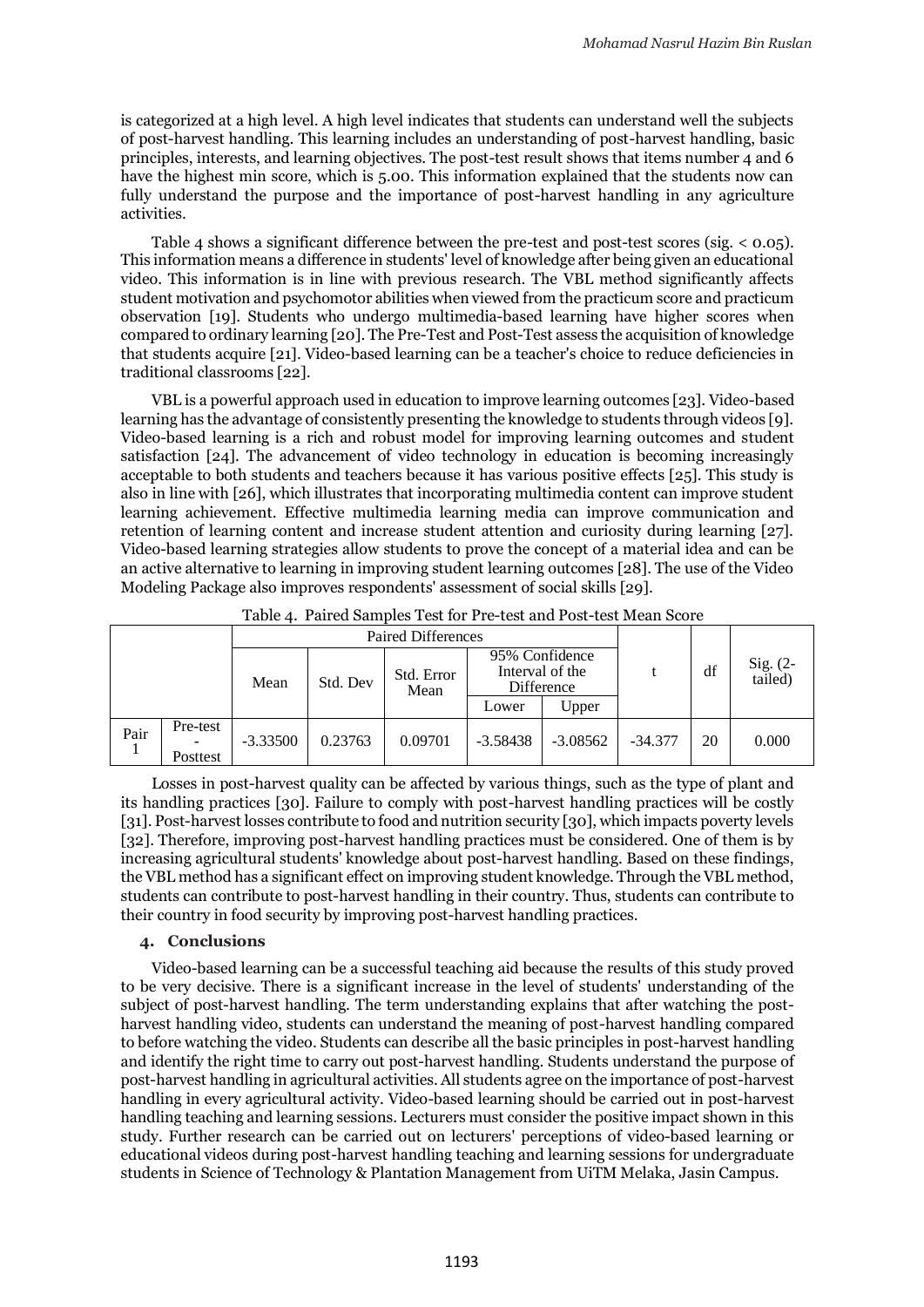Easily Understanding on Post-Harvest Handling Subject Through Video-based Learning: A Study on Agriculture Students at UiTM Melaka, Malaysia

# **Acknowledgments**

The author would like to thank Research Fund E15501, Research Management Centre, UTHM, for its support and funding.

## **References**

A. G. Mezgebe, Z. K. Terefe, T. Bosha, T. D. Muchie, and Y. Teklegiorgis, "Post-harvest losses and handling practices of durable and perishable crops produced in relation with food security of households in Ethiopia: secondary data analysis," J. Stored Prod. Postharvest Res., vol. 7, no. 5, pp. 45–52, 2016, doi: 10.5897/JSPPR2016.0205.

A. James and V. Zikankuba, "Post-harvest management of fruits and vegetable: A potential for reducing poverty, hidden hunger and malnutrition in sub-Sahara Africa," Cogent Food Agric., vol. 3, no. 1, Apr. 2017, doi: 10.1080/23311932.2017.1312052.

A. M. F. Yousef, M. A. Chatti, and U. Schroede, "The State of Video-Based Learning: A Review and Future Perspectives," Int. J. Adv. Life Sci., vol. 6, pp. 122–135, 2014, Accessed: Nov. 28, 2020. [Online]. Available: http://www.iariajournals.org/life\_sciences/.

A. M. F. Yousef, M. A. Chatti, and U. Schroeder, "Video-Based Learning: A Critical Analysis of The Research Published in 2003-2013 and Future Visions," 2014, Accessed: Nov. 28, 2020. [Online].

A. Sadiyoko, "Industry 4.0: Ancaman, Tantangan atau Kesempatan? Sebuah Introspeksi Menyambut Kemajuan Teknologi Saat Ini," Oratio Dies XXIV FTI UNPAR, 2017, Accessed: May 11, 2020. [Online]. Available: http://repository.unpar.ac.id/handle/123456789/1539.

Aslan, G. (2019). Learning organizations as predictors of academic achievement: An analysis on secondary schools. Educational Administration: Theory and Practice, 25(2), 191-240. doi:10.14527/kuey.2019.006

C. A. Brooks, M. Ketterl, A. Hochman, J. Holtzman, J. Stern, and T. Wunden, "Opencast Matterhorn 1.1: Reaching new heights," in MM'11 - Proceedings of the 2011 ACM Multimedia Conference and Co-Located Workshops, 2011, pp. 703–706, doi: 10.1145/2072298.2072424.

C. C. Kuo, Y. C. Tseng, C. F. Chang, C. S. Chen, Y. J. Li, and H. T. Wang, "Using video modeling package on improving workplace social skills of young adults with talent traits and autism: A case study," Univers. J. Educ. Res., vol. 7, no. 12, pp. 2806–2816, 2019, doi: 10.13189/ujer.2019.071231.

C. W. Anggraeni, "Promoting Education 4.0 in English for Survival Class: What are the Challenges?" Metathesis J. English Lang. Lit. Teach., vol. 2, no. 1, p. 12, May 2018, doi: 10.31002/metathesis.v2i1.676.

E. Bobek and B. Tversky, "Creating visual explanations improves learning," Cogn. Res. Princ. Implic., vol. 1, no. 1, Dec. 2016, doi: 10.1186/s41235-016-0031-6.

F. Mensah, "Attitude of Junior Secondary School Students towards the Study of Science," African J. Educ. Stud. Math. Sci., vol. 4, no. 1, Nov. 2008, doi: 10.4314/ajesms.v4i1.38621.

F.-T. Leow and M. NEO, "Interactive Multimedia Learning: Innovating Classroom Education in A Malaysian University," TOJET Turkish Online J. Educ. Technol., vol. 13, no. 2, pp. 99–110, 2014, Accessed: May 10, 2020. [Online]. Available:https://files.eric.ed.gov/fulltext/EJ1022913.pdf.

G. Syandri, "A Case Study on the Used of Visual Media in English Instructional Process at State Islamic Secondary School 1 Malang," J. Res. Method Educ., vol. 5, no. 4, pp. 46–56, 2015, doi: 10.9790/7388-05414656.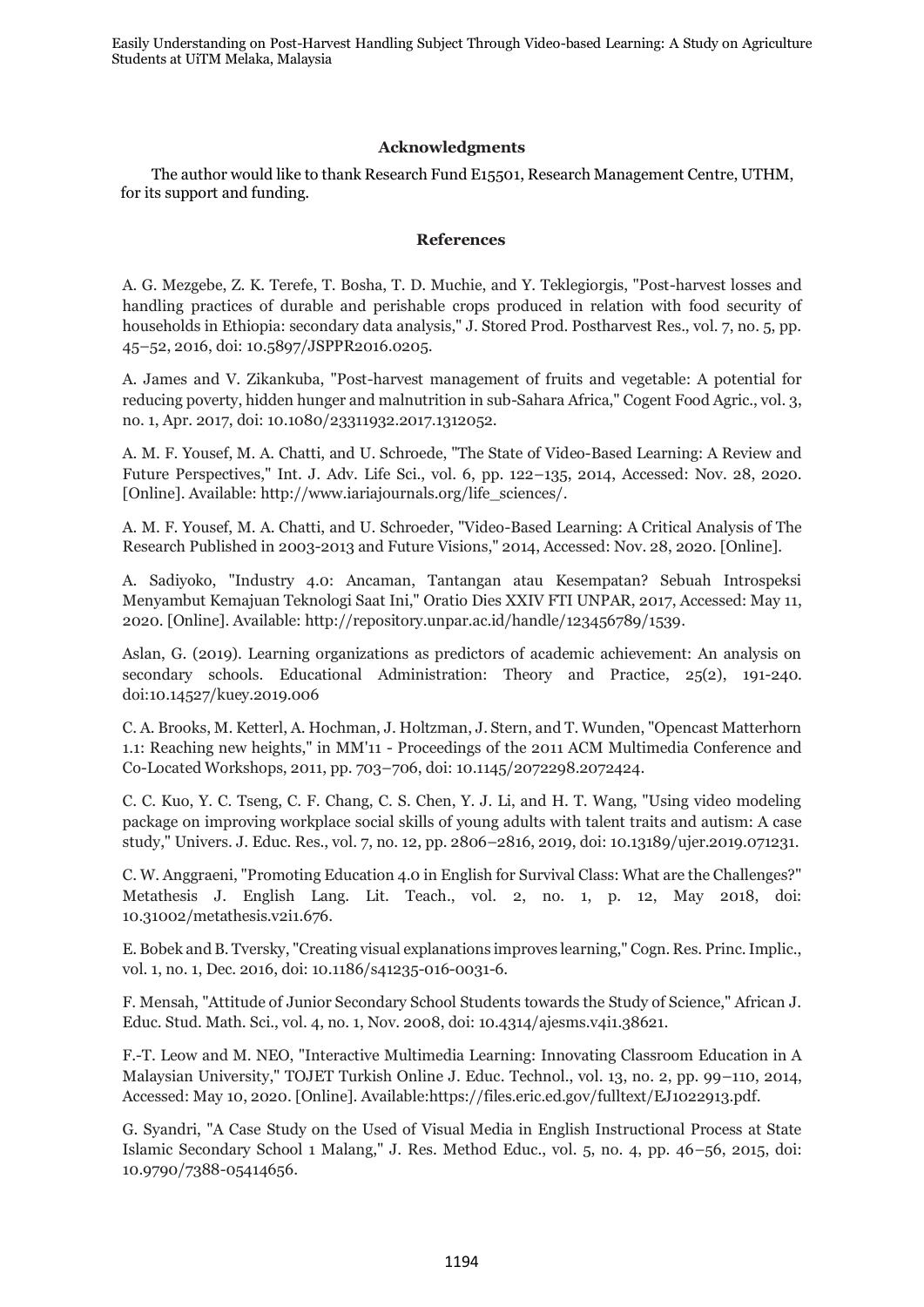I. K. Arah, G. K. Ahorbo, E. K. Anku, E. K. Kumah, and H. Amaglo, "Postharvest Handling Practices and Treatment Methods for Tomato Handlers in Developing Countries: A Mini Review," Adv. Agric., vol. 2016, pp. 1–8, 2016, doi: 10.1155/2016/6436945.

I. Vieira, A. P. Lopes, and F. Soares, "The potential benefits of using videos in higher education - CORE Reader," 2014, Accessed: Nov. 28, 2020. [Online]. Available: https://core.ac.uk/reader/47139700.

J. Hassan, Z. Hassan, and S. H. A. Hamid, "Penggunaan laman web pendidikan di kalangan guruguru Sekolah Bestari," 2007, Accessed: Nov. 28, 2020. [Online]. Available: https://www.semanticscholar.org/paper/Penggunaan-laman-web-pendidikan-di-kalangan-Sekolah-Hassan-Hassan/31d399887af2a349fec728dcf9a2bf224e10a701#paper-header.

K. Arulkumaran, M. P. Deisenroth, M. Brundage, and A. A. Bharath, "Deep reinforcement learning: A brief survey," IEEE Signal Processing Magazine, vol. 34, no. 6, Institute of Electrical and Electronics Engineers Inc., pp. 26–38, Nov. 01, 2017.

K. Shanmugam and B. Balakrishnan, "Kerangka Panduan Efektif Pengajaran dan Pemudahcaraan (PdPc) Sains Menggunakan Information Communication Technology (ICT) di Sekolah Jenis Kebangsaan Tamil (SJK) (TAML)," Sains Humanika, vol. 10, no. 1, Dec. 2017, doi: 10.11113/sh.v10n1.1322.

L. Kitinoja, S. Saran, S. K. Roy, and A. A. Kader, "Post-harvest technology for developing countries: Challenges and opportunities in research, outreach, and advocacy," J. Sci. Food Agric., vol. 91, no. 4, pp. 597–603, Mar. 2011, doi: 10.1002/jsfa.4295.

L. Liu, "Biostatistical Basis of Inference in Heart Failure Study," in Heart Failure: Epidemiology and Research Methods, Elsevier, 2018, pp. 43–82.

M. Beheshti, A. Taspolat, O. S. Kaya, and H. F. Sapanca, "Characteristics of instructional videos," World J. Educ. Technol. Curr. Issues, vol. 10, no. 2, pp. 79–87, Apr. 2018, doi: 10.18844/wjet.v10i2.3418.

M. Norazmi Bin Nordin, M. Zaid bin Mustafa, and A. Rasid bin Abdul Razzaq, "The Practice of Headmasters' Leadership and Its Effect on Job Satisfaction of Special Education Integration Program (PPKI) Teachers in Johor, Malaysia," Univers. J. Educ. Res., vol. 7, no. 9, pp. 2008–2014, 2019, doi: 10.13189/ujer.2019.070923.

M. Sablić, A. Mirosavljević, and A. Škugor, "Video-Based Learning (VBL)—Past, Present and Future: an Overview of the Research Published from 2008 to 2019," Technol. Knowl. Learn., 2020, doi: 10.1007/s10758-020-09455-5.

N. Fadlilah, D. Sulisworo, and G. Maruto, "The Effectiveness of a Video-based Laboratory on Discovery Learning to Enhance Learning Outcomes," Univers. J. Educ. Res., vol. 8, no. 8, pp. 3648– 3654, Aug. 2020, doi: 10.13189/ujer.2020.080843.

N. Maniar, E. Bennett, S. Hand, and G. Allan, "The effect of mobile phone screen size on video-based learning," J. Softw., vol. 3, no. 4, pp. 51–61, 2008, doi: 10.4304/jsw.3.4.51-61.

O. Ercan, "The Effects of Multimedia Learning Material on Students' Academic Achievement and Attitudes Towards Science Courses," J. Balt. Sci. Educ., vol. 13, no. 5, 2014, Accessed: May 10, 2020. [Online].

Önen, Z., & Sincar, M. (2019). An analysis of teacher's performance evaluation at private schools: Kahramanmaraş and gaziantep sample. Educational Administration: Theory and Practice, 25(1), 169-190. doi:10.14527/kuey.2019.005